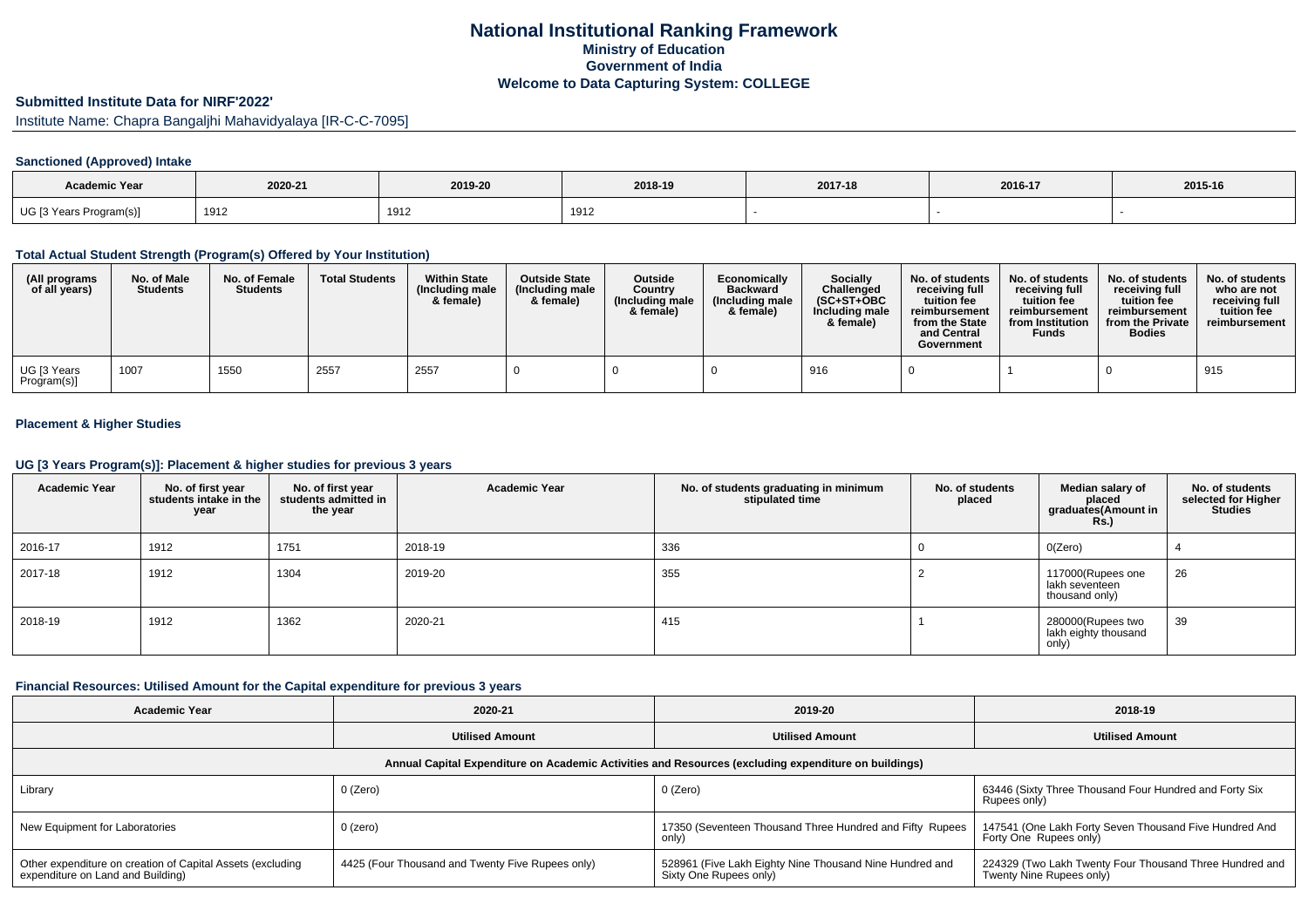## **Financial Resources: Utilised Amount for the Operational expenditure for previous 3 years**

| <b>Academic Year</b>                                                                                                                                                                           | 2020-21                                                                                  | 2019-20                                                                                     | 2018-19                                                                             |  |  |  |  |  |  |
|------------------------------------------------------------------------------------------------------------------------------------------------------------------------------------------------|------------------------------------------------------------------------------------------|---------------------------------------------------------------------------------------------|-------------------------------------------------------------------------------------|--|--|--|--|--|--|
|                                                                                                                                                                                                | <b>Utilised Amount</b>                                                                   | <b>Utilised Amount</b>                                                                      | <b>Utilised Amount</b>                                                              |  |  |  |  |  |  |
| <b>Annual Operational Expenditure</b>                                                                                                                                                          |                                                                                          |                                                                                             |                                                                                     |  |  |  |  |  |  |
| Salaries (Teaching and Non Teaching staff)                                                                                                                                                     | 11041711 (One Crore Ten Lakh Forty One Thousand Seven<br>Hundred and Eleven Rupees Only) | 8578131 (Eighty Five Lakh Seventy Eight Thousand One<br>Hundred and Thirty One Rupees Only) | 8706930 (Eighty Seven Lakh Six Thousand Nine Hundred and<br>Thirty RupeesOnly)      |  |  |  |  |  |  |
| Maintenance of Academic Infrastructure or consumables and<br>other running expenditures(excluding maintenance of hostels<br>and allied services, rent of the building, depreciation cost, etc) | 71340 (Seventy one thousand three hundred and forty rupees<br>only)                      | 155364 (One lakh fifty thousand three hundred and sixty four<br>only)                       | 176835 (One lakh seventy six thousand eight hundred and<br>thirty five rupees only) |  |  |  |  |  |  |
| Seminars/Conferences/Workshops                                                                                                                                                                 | 0 (Zero)                                                                                 | 5078 (Five Thousand and Seventy Eight Rupees Only)                                          | 0 (Zero)                                                                            |  |  |  |  |  |  |

## **PCS Facilities: Facilities of physically challenged students**

| 1. Do your institution buildings have Lifts/Ramps?                                                                                                         | Yes, more than 40% of the buildings |
|------------------------------------------------------------------------------------------------------------------------------------------------------------|-------------------------------------|
| 2. Do your institution have provision for walking aids, including wheelchairs and transportation from one building to another for<br>handicapped students? | Yes                                 |
| 3. Do your institution buildings have specially designed toilets for handicapped students?                                                                 | Yes, more than 40% of the buildings |

## **Faculty Details**

| Srno           | Name                                 | Age    | Designation                | Gender | Qualification              | <b>Experience (In</b><br>Months) | <b>Currently working</b><br>with institution? | <b>Joining Date</b> | <b>Leaving Date</b>      | <b>Association type</b> |
|----------------|--------------------------------------|--------|----------------------------|--------|----------------------------|----------------------------------|-----------------------------------------------|---------------------|--------------------------|-------------------------|
| $\mathbf{1}$   | <b>JISHNU SAR</b>                    | 31     | <b>Assistant Professor</b> | Male   | M.A                        | 49                               | Yes                                           | 03-06-2017          | $\overline{\phantom{a}}$ | Regular                 |
| $\overline{2}$ | <b>GARGI SENGUPTA</b>                | 48     | <b>Assistant Professor</b> | Female | M.A.(Political<br>Science) | 214                              | Yes                                           | 02-09-2003          | $\overline{\phantom{a}}$ | Regular                 |
| 3              | <b>AZAD ALI SHAIKH</b>               | 51     | Other                      | Male   | M.A.(History)              | 238                              | Yes                                           | 18-09-2001          | $\mathbf{u}$             | Regular                 |
| $\overline{4}$ | SHAKTI DUTRAJ                        | 33     | <b>Assistant Professor</b> | Male   | M. Phil                    | 49                               | Yes                                           | 09-06-2017          | $\sim$                   | Regular                 |
| 5              | DR PIYALI<br>BHATTACHARYA            | 42     | <b>Assistant Professor</b> | Female | Ph.D                       | $\overline{7}$                   | Yes                                           | 31-12-2020          | $\sim$                   | Regular                 |
| 6              | DR KAJAL<br><b>GANGULI</b>           | 42     | <b>Assistant Professor</b> | Male   | Ph.D                       | 50                               | Yes                                           | 01-06-2017          | $\sim$                   | Regular                 |
| $\overline{7}$ | CHIRANJIT<br><b>PRAMANIK</b>         | 31     | Other                      | Male   | M.A                        | 44                               | Yes                                           | 23-11-2017          | $\mathbf{u}$             | Regular                 |
| 8              | NAZMA KHANAM                         | 31     | Other                      | Female | M.A.(History)              | 44                               | Yes                                           | 21-11-2017          | $\overline{\phantom{a}}$ | Regular                 |
| 9              | SWARAJ BAKSHI                        | 27     | Other                      | Male   | M.A.(Political<br>Science) | 44                               | Yes                                           | 21-11-2017          | $\sim$                   | Regular                 |
| 10             | <b>MOSLEM UDDIN</b><br><b>MOLLAH</b> | 57     | Other                      | Male   | MP.Ed.                     | 152                              | Yes                                           | 03-11-2008          | $\sim$                   | Regular                 |
| 11             | <b>BASUDEB GHOSH</b>                 | $50\,$ | Other                      | Male   | M.A                        | 238                              | Yes                                           | 18-09-2001          | $\sim$                   | Regular                 |
| 12             | <b>BARUN GHOSH</b>                   | 39     | Other                      | Male   | M.A                        | 100                              | Yes                                           | 02-03-2013          | $\sim$                   | Regular                 |
| 13             | ABDUL KARIM<br><b>SHAIKH</b>         | 31     | Other                      | Male   | MP.Ed.                     | 35                               | Yes                                           | 07-08-2018          | $\sim$                   | Regular                 |
| 14             | KHORSED ALAM                         | 31     | Other                      | Male   | MP.Ed.                     | 35                               | Yes                                           | 07-08-2018          | $\sim$                   | Regular                 |